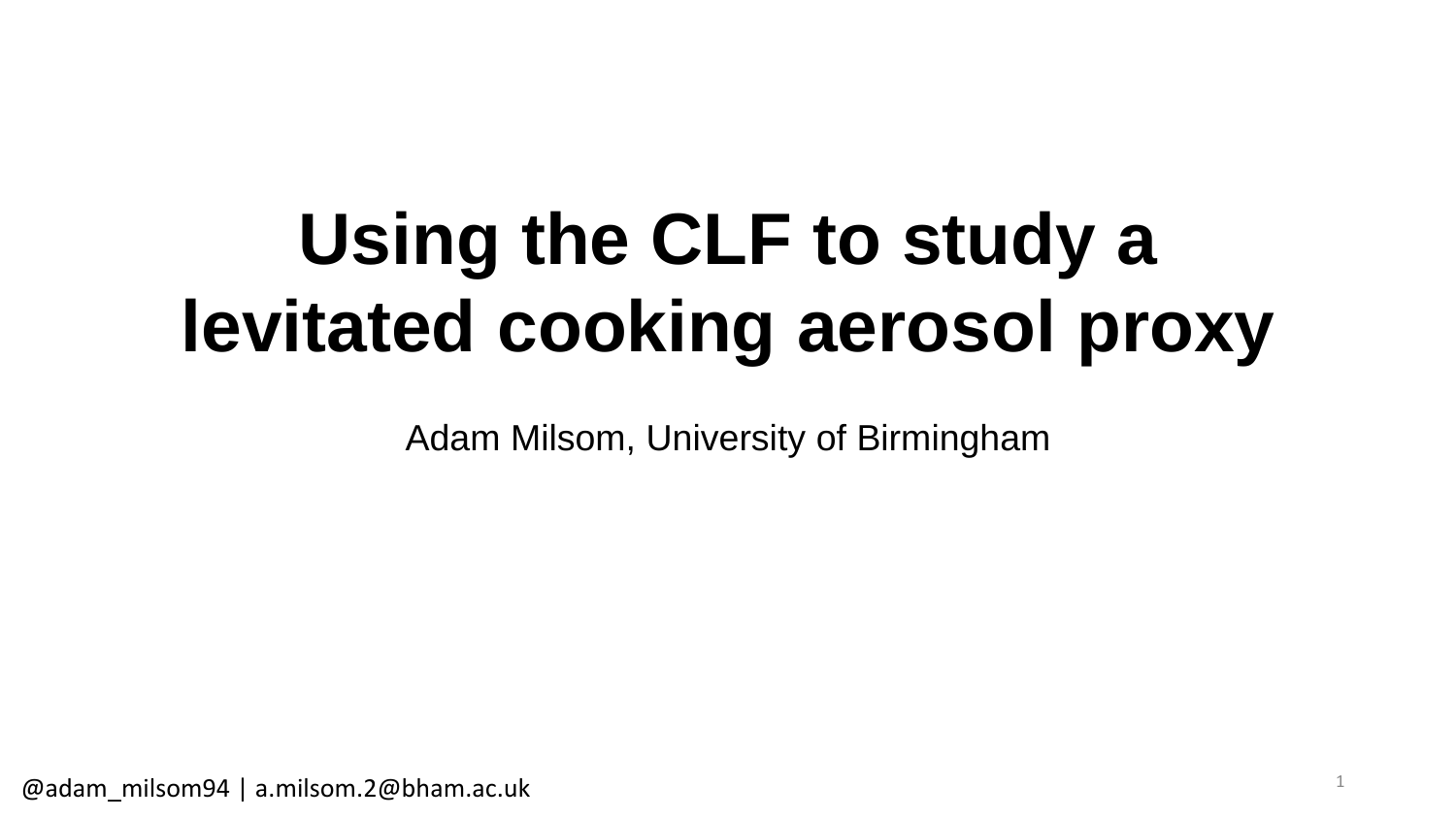



**Natural Environment Research Council** 



**Central Laser Facility** 

**Dr Christian Pfrang (University of Birmingham)**

**Dr Adam M. Squires (University of Bath)**





**Dr Nick Terrill (DLS) Dr Andy Ward (CLF) Dr Max Skoda (ISIS) Dr Tim Snow (DLS)** Dr Jacob Boswell Dr Eleonore Mason Dr Esko Kokkonen Dr Niklas Johansson Dr Ben Woden Dr Dalilah Touhami Dr Philipp Gutfreund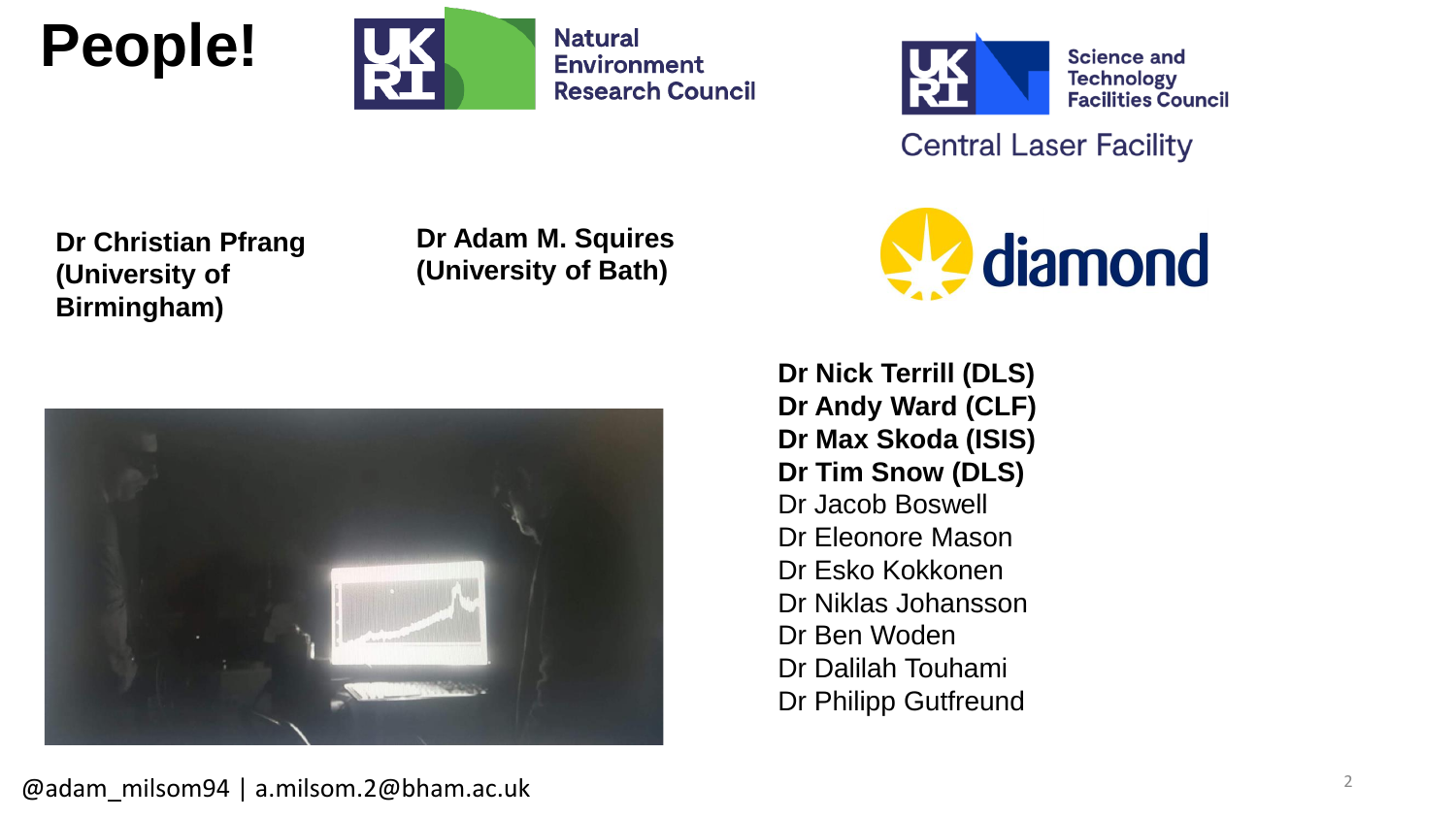## **Aerosols in the atmosphere**



- Air quality
- Health
- Climate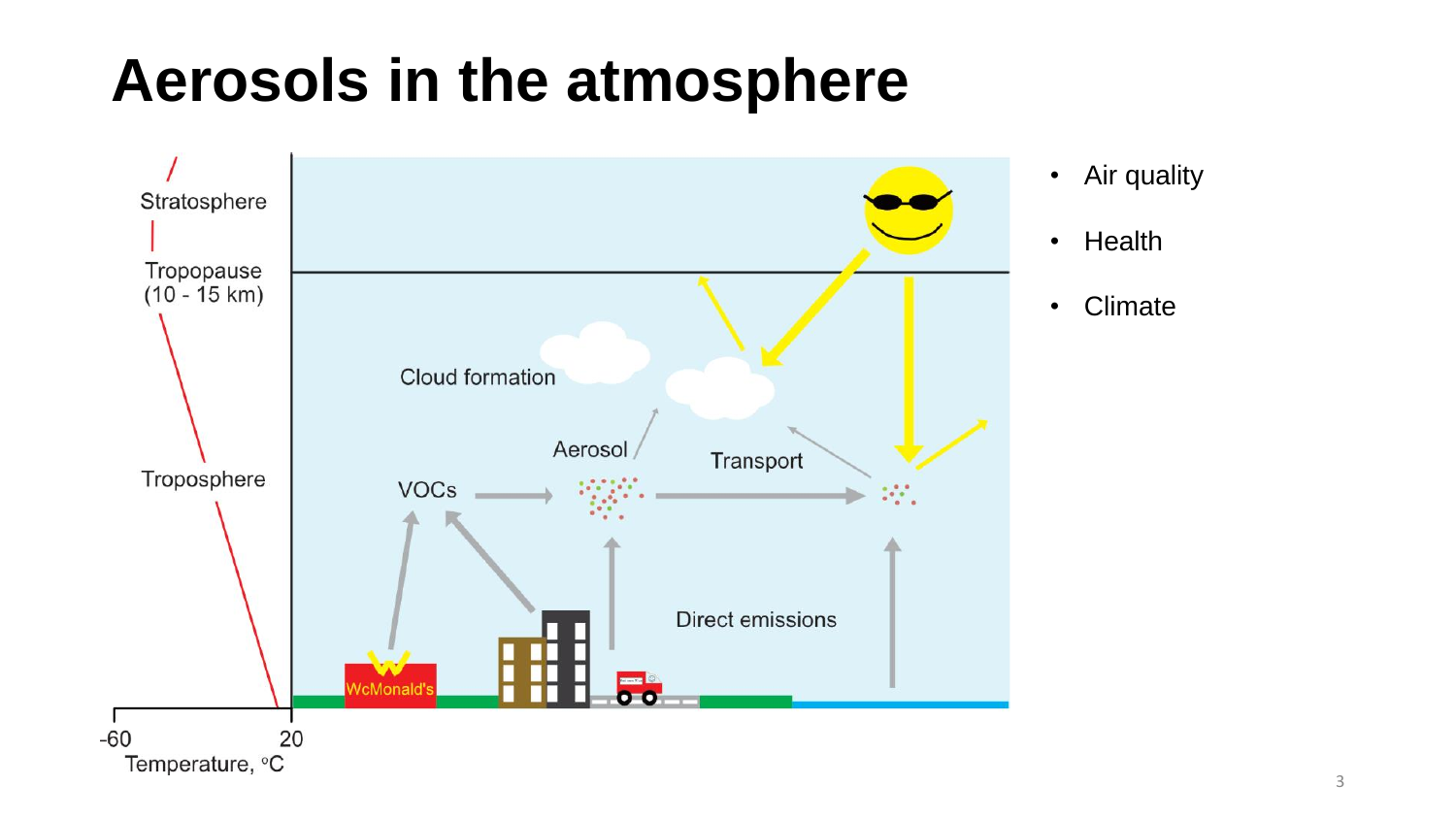

### Oleic acid **Oleic acid – a surfactant cooking emission**

Oleic acid lasts longer in the atmosphere than predicted in the lab, why?



Pfrang et al., *Nat. Commun.*, 2017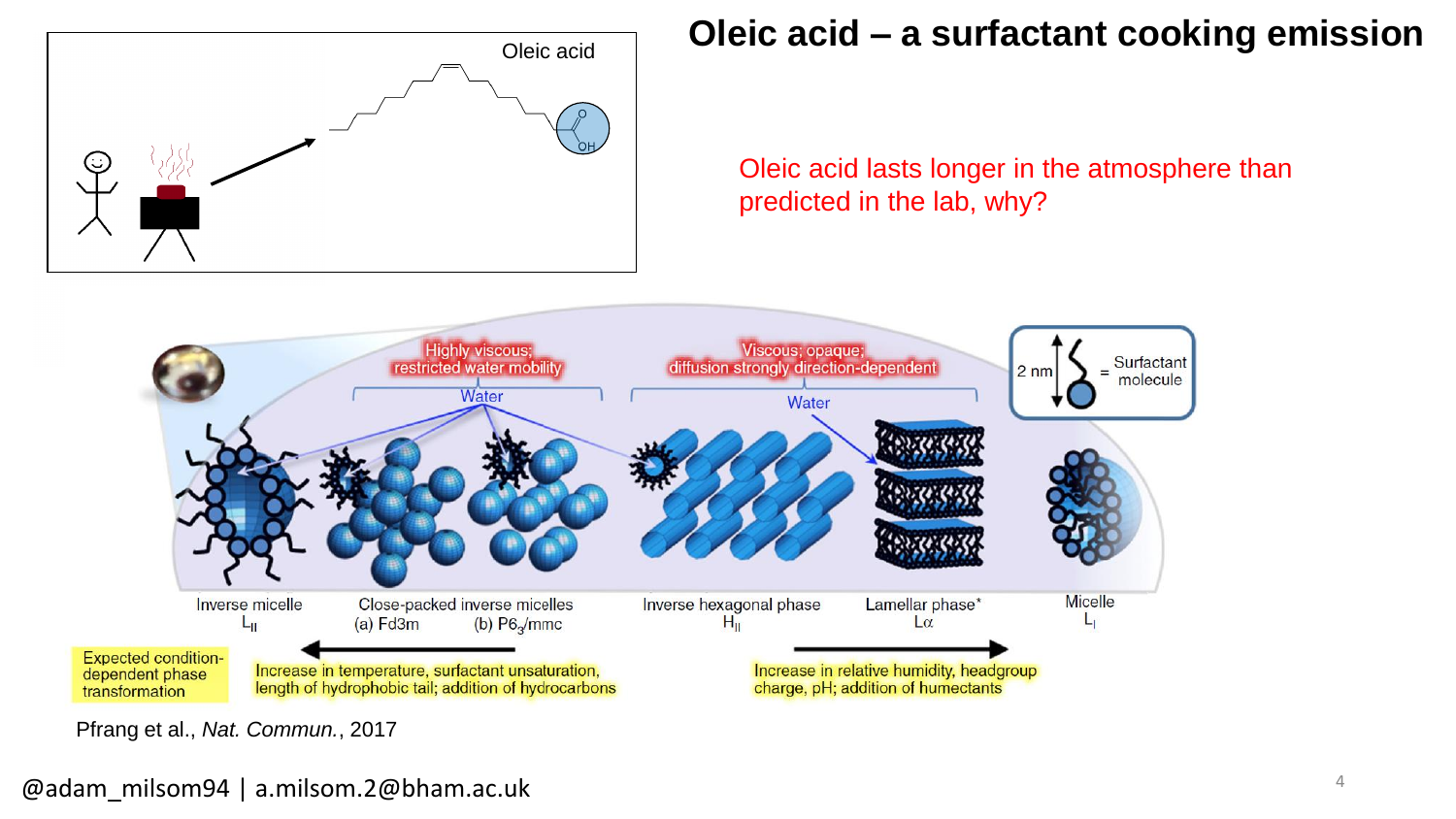## **Levitated particles (simultaneous small-angle X-ray scattering (SAXS) and Raman)**



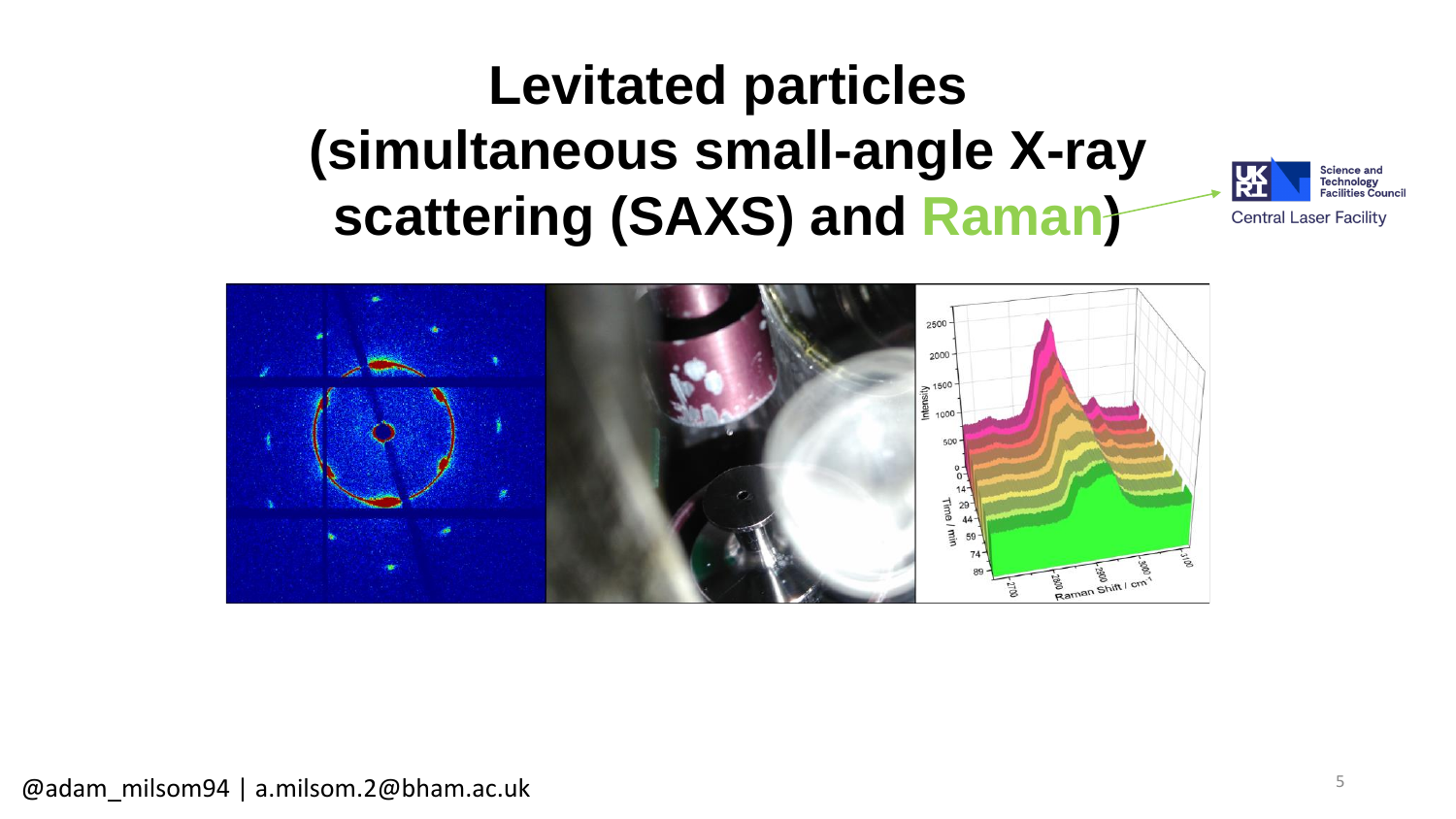### **The experiment**





From Pfrang et al., *Nat. Commun.*, 2017, doi: 10.1038/s41467-017-01918-1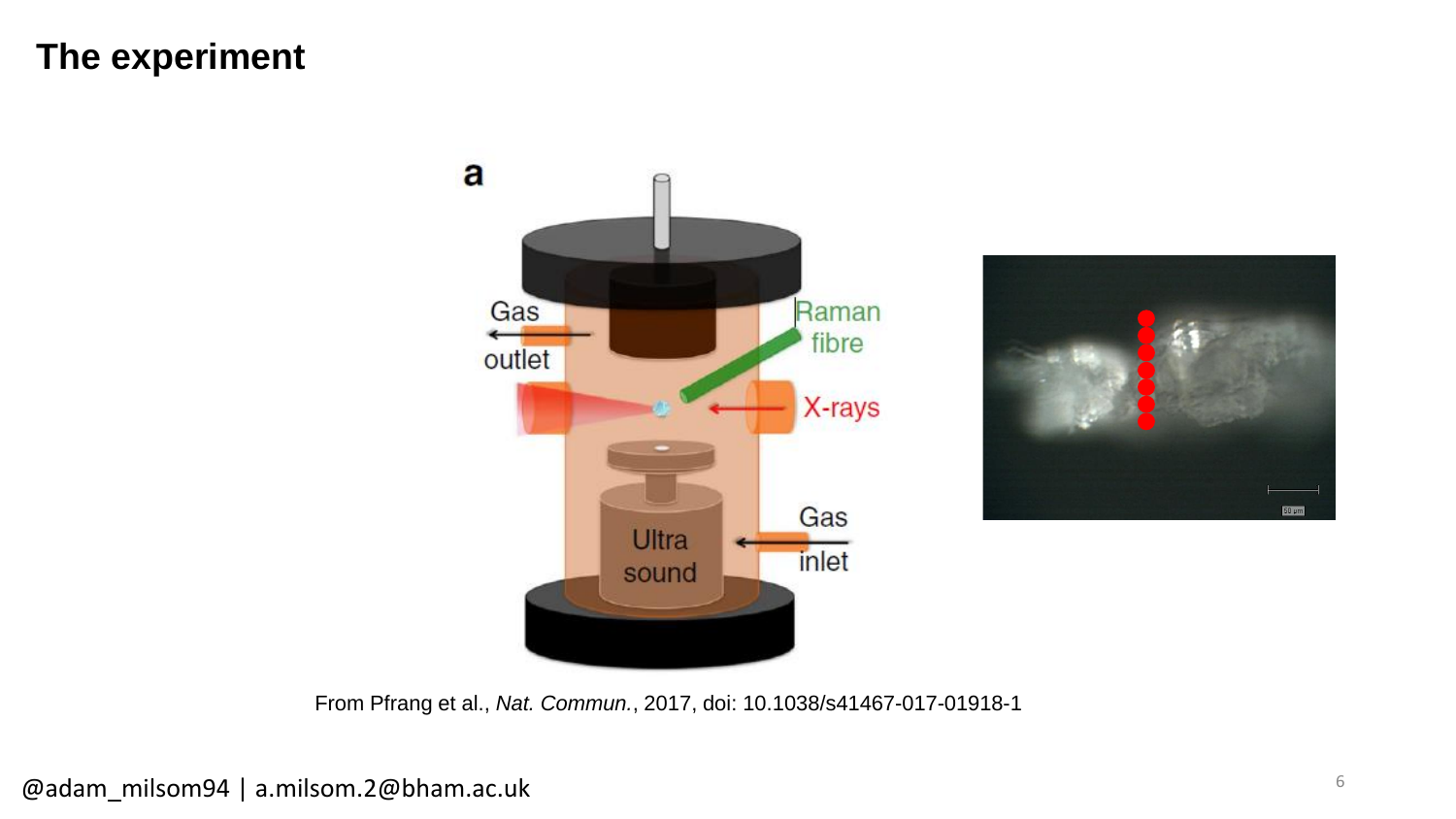

### **Why CLF? - Slowed reaction kinetics**

Milsom et al., *Atmos. Chem. Phys.*, 2021

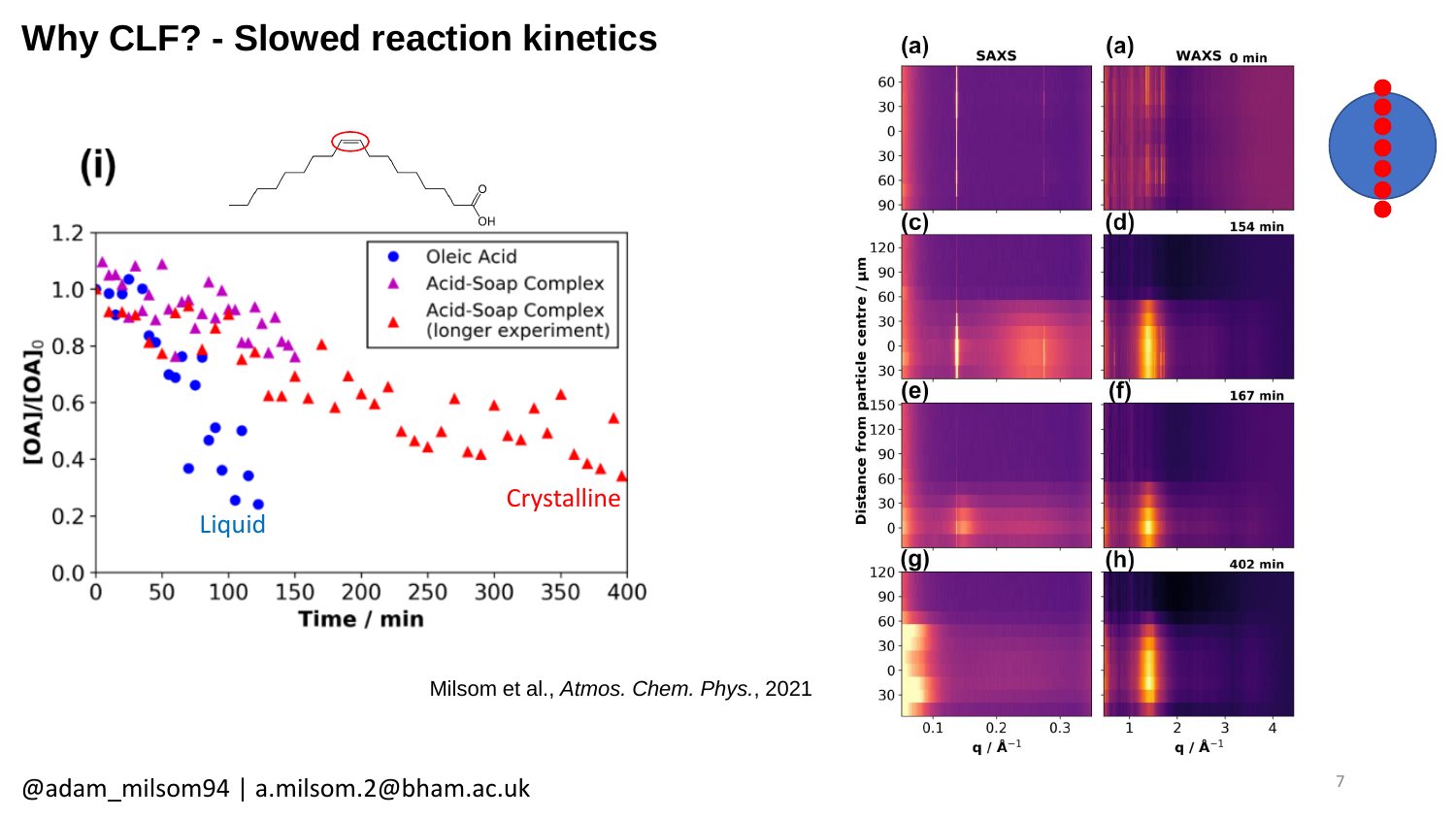# Implications and summary

- Crystalline phase significantly increases reactive lifetime of oleic acid.
- Possible inert "crust" forming (first experimental evidence), oleic acid still left after loss of crystallinity (Raman evidence). Longer lifetime for particle contents?
- Complementary SAXS-Raman enabled us to make these conclusions.
- More work to come...